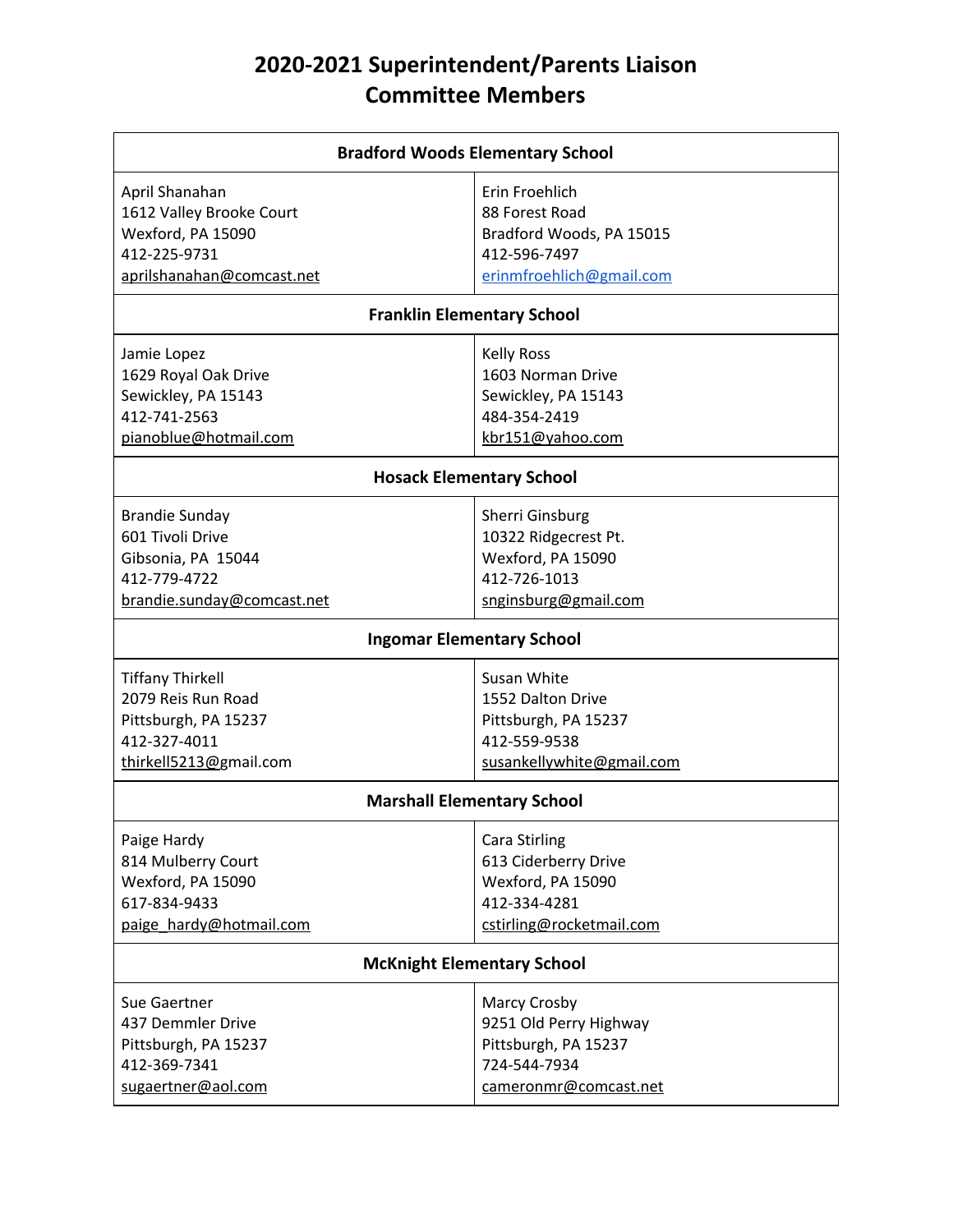|  | <b>Peebles Elementary School</b> |  |
|--|----------------------------------|--|
|--|----------------------------------|--|

| <b>Kelly Ubinger</b>  |  |
|-----------------------|--|
| 8024 Marmion Drive    |  |
| Pittsburgh, PA 15237  |  |
| (412) 708-2813        |  |
| Kellyuslp@hotmail.com |  |

### Nikki Burger 9706 Guildford Drive Allison Park, PA 15101 (412) 463-8411 [mrsburger2011@gmail.com](mailto:mrsburger2011@gmail.com)

## **Carson Middle School**

| Jen Harrison                | Kim Aggazio        |
|-----------------------------|--------------------|
| 1473 Hedwig Drive           | 10103 Fallow Court |
| Allson Park, PA 15101       | Wexford, PA 15090  |
| 412-576-2026                | 412-874-9112       |
| harrison jen328@hotmail.com | kaggazio@gmail.com |

## **Ingomar Middle School**

| Autumn Hughey        | Melissa Simon        |
|----------------------|----------------------|
| 1634 Settlers Dr     | 1614 Ashwood Ct      |
| Sewickley, PA 15143  | Pittsburgh, PA 15237 |
| (412) 874 - 4336     | 412-889-7146         |
| amhughey@verizon.net | mstebbie@hotmail.com |

#### **Marshall Middle School**

| Catherine Baker        | Leslie DiRenzo          |
|------------------------|-------------------------|
| 2625 Lansdale Drive    | 212 Ash Court           |
| Wexford, A 15090       | Wexford, PA 15090       |
| 412-952-7002           | 412-860-1513            |
| cpowellbaker@gmail.com | lesliedirenzo@gmail.com |
|                        |                         |

| <b>North Allegheny Intermediate School</b>                                                           |                                                                                                   |  |
|------------------------------------------------------------------------------------------------------|---------------------------------------------------------------------------------------------------|--|
| Daneen Leya<br>1881 Fairhill Road<br>Allison Park, PA 15101<br>412-635-7927<br>dleya@mediaintell.com | Daphne Aglietti<br>8035 Marmion Drive<br>Pittsburgh, PA 15237<br>412-720-4648<br>daph95iu@aol.com |  |
| <b>North Allegheny Senior High School</b>                                                            |                                                                                                   |  |
| Mina Durosko<br>1616 Norwan Drive<br>Sewickley, PA 15143<br>412-635-6707                             | Darchelle Humphries<br>615 Ciderberry Drive<br>Wexford, PA 15090<br>337-263-0074                  |  |
| minadurosko@comcast.net                                                                              | darchelle1972@hotmail.com                                                                         |  |